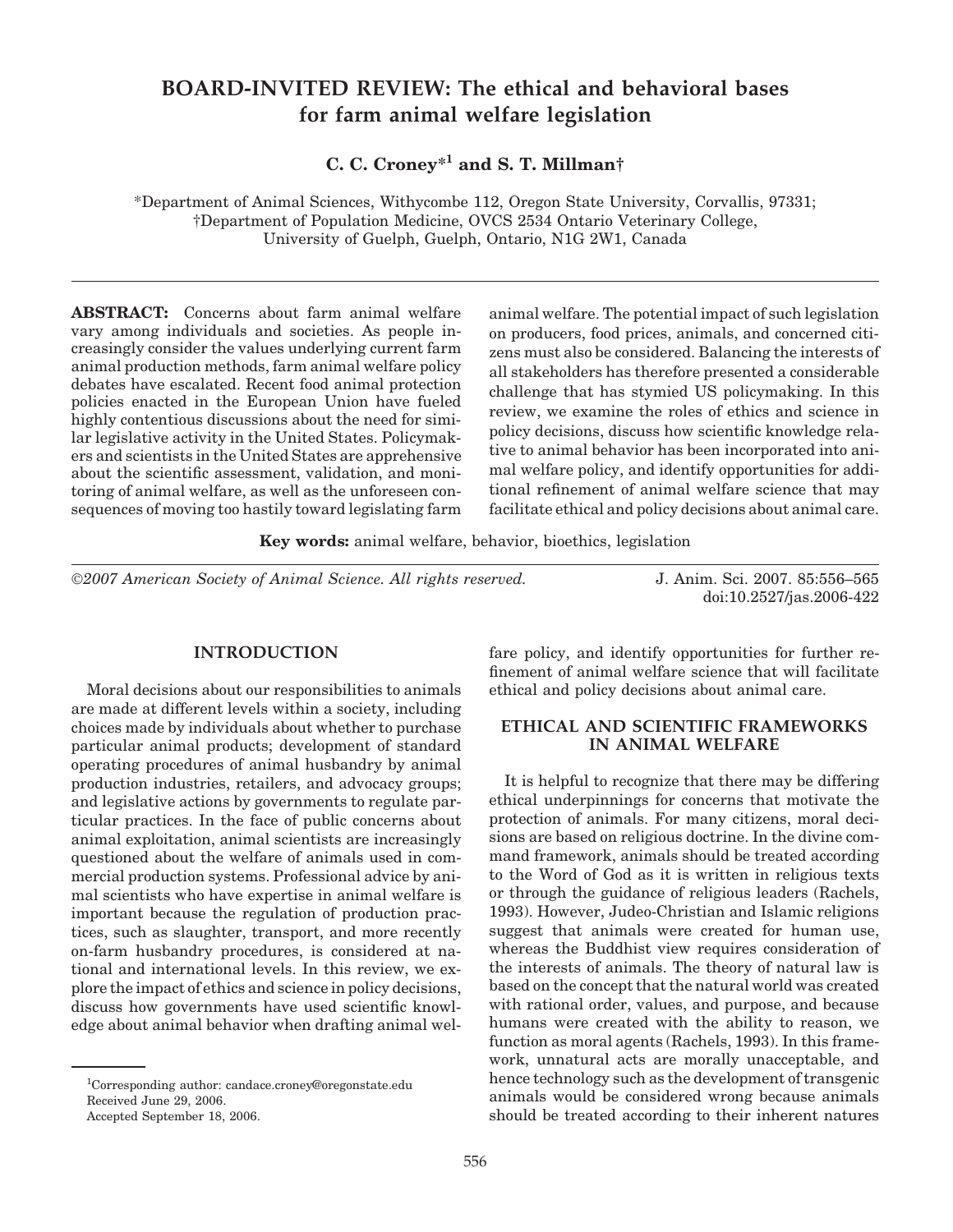and their evolutionary functions. Whereas some ethical questions require interpretation of the holy texts by religious leaders, proponents of the natural law theory turn to scientists for insight about whether animals are pushed too far with production methods, as well as fundamental knowledge about telos or the innate nature of livestock species.

In addition to these theories, other ethical frameworks have been developed to guide morality. Most people are familiar with discussions about our responsibilities toward animals being framed within utilitarian or rights-based principles. In the utilitarian framework, the morality of an act is determined by its consequences, with positive outcomes that are experienced by some individuals weighed against the costs imposed on others. In the 18th century, Jeremy Bentham, and later, Peter Singer, argued that animals are sentient beings; in other words they are capable of feeling pleasure and pain to differing degrees, and as a result their interests should be included in the analysis of consequences (Regan and Singer, 1989). Conversely, Kant argued for the categorical imperative—that some acts are either morally right or wrong regardless of their consequences (Rachels, 1993), and this forms the logical basis of animal rights positions (Regan, 1983). In social contract theory, developed by Thomas Hobbes in 1651, moral behavior is based on a set of rules about conduct that facilitates social living in an environment of scarcity (Rachels, 1993). Some proponents of this theory, such as Jacques Rousseau, argue that we have an implicit social contract with animals because of our shared evolutionary heritage.

To understand the differences in these positions, let us consider the issue of whether consuming horsemeat is morally acceptable. The animal rights position is clear; it is morally unacceptable to exploit other individuals, and hence horses should not be raised for meat. According to utilitarian principles, the suffering of horses must be weighed against nutritional and culinary pleasures received by the consumers, and it is difficult to argue that horses should not be raised for meat if other livestock products are acceptable. Conversely, the social contract position would allow this dichotomy, arguing that because horses have held special status in human society as comrades in war, coworkers in the field, and as companions, we have a duty to respect their dignity, and they should not be raised for food. Hence, animal scientists, who tend to debate animal issues firmly within the utilitarian framework, must recognize that there is no gold standard for ethical behavior and decisions about how animals should be treated. All of these ethical positions may be justified as rational because they follow the principles of logic, and the inherent strengths and weaknesses of these different frameworks continue to evoke disagreements among philosophers.

Similarly, scientists are asked to provide sound science from which policy decisions can be made about animal welfare, with the erroneous expectation that a general scientific method exists (van den Belt and Gremmen, 2002). Science also follows logic and deductive reasoning, but is based on skepticism that precludes absolute certainty, with experimental results supporting, not proving, hypothetical inferences. Whereas scientific endeavors tend to lead to further academic questions and hypotheses to be tested, policy makers have the daunting task of interpreting the existing body of scientific evidence to make decisions on contentious issues. This task can be complicated when the waters are muddied by the vilification of threatening research as junk science and the corresponding sanctification of industry-commissioned research as sound science by corporate lobbyists (Michaels and Monforton, 2005). After a US Supreme Court precedent in a civil lawsuit against a pharmaceutical company, federal trial judges are now required to determine whether scientific testimony is reliable and relevant based on strict new standards—a factor that is likely to affect animal protection litigation in the future.

Scientists disagree about how animal welfare should be assessed, with groups developing techniques according to biological function (Broom, 1996), feelings (Duncan, 1996), or evolutionary history (Barnard and Hurst, 1996). More recently, researchers have suggested conceptual frameworks to reconcile these formerly polarized fundamental approaches (Fraser et al., 1997; Dawkins, 2004) and to develop techniques to explore animal welfare in complex real world conditions (Grandin, 1998; Main et al., 2001; Waiblinger et al., 2001; Boivin et al., 2003; Rushen, 2003). Scientific validity "refers to how well the design of your research and the methods you employ answer your research question" (Lehner, 1996). Value judgments are inherent in framing research questions to be explored, the methodology employed, and the interpretation of results. Scientists attempt to address bias by testing hypotheses with predictive models or controlled experiments that affect one or more variables, statistical analysis of data, transparency in reporting of methods and results, critical appraisal in peer review of manuscripts before publication, and replication of results by researchers in other environments.

Because it is a relatively new discipline, animal welfare science can be criticized for failing to provide sufficient replication of results; there are simply very few researchers working in this area at the present time. Of greater concern is a lack of transparency in methodology and interpretation of results by researchers supporting all sides of the animal welfare debate. For example, investigations of animal welfare challenges that are believed to be associated with particular husbandry practices too often involve collecting data for a laundry list of variables without a priori predictions indicating how the values are expected to change if animal welfare is poor or good. Not surprisingly, the results tend to be ambiguous, with data pointing in different directions, so that interpretations are vulnerable to the researcher's bias. Because animal welfare is multifactorial,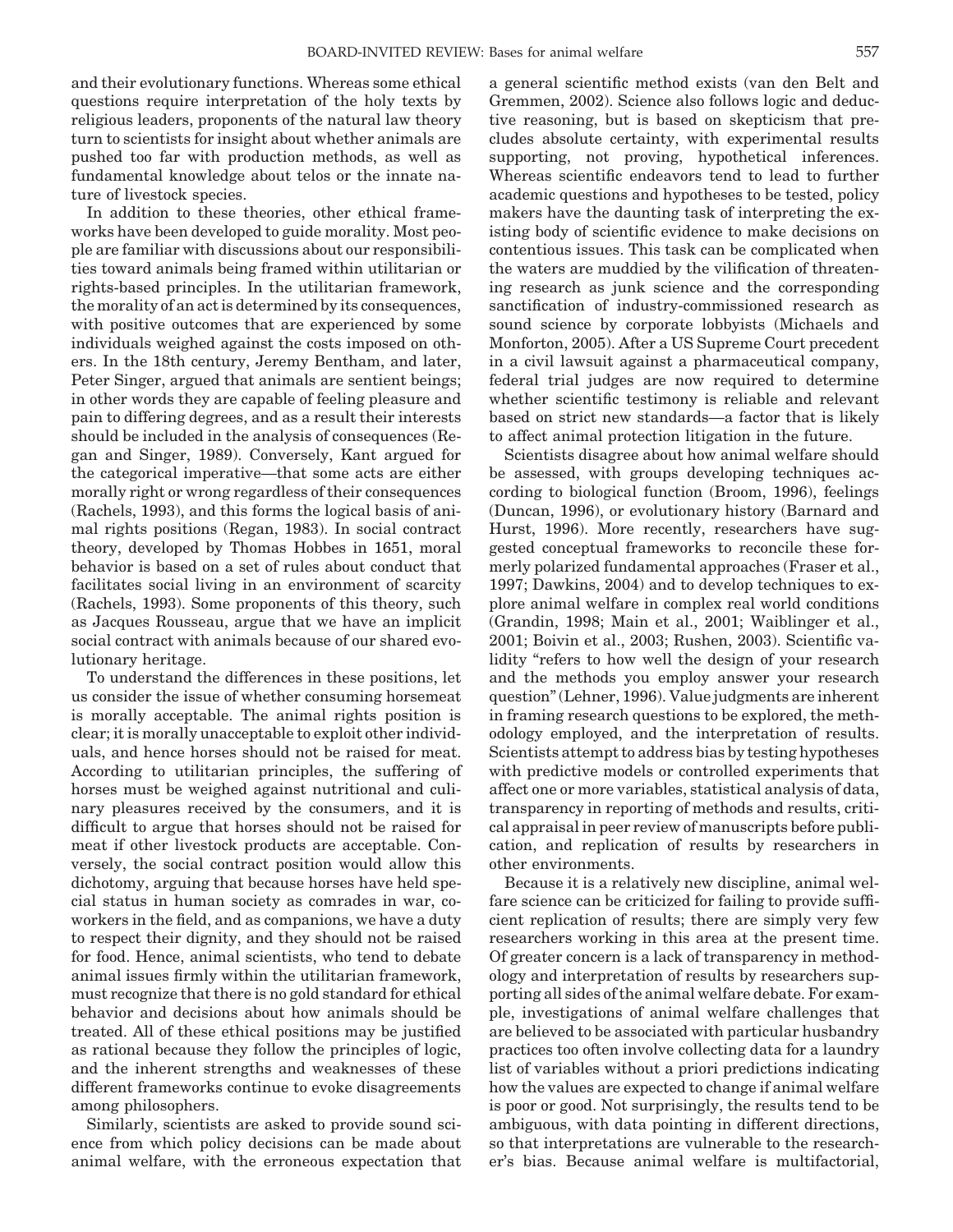there is also a tendency to develop interdisciplinary experiments without including the relevant expertise on the team that would ensure appropriate methodology and interpretation of results for the research questions being asked. Animal behavior studies often seem to suffer from this oversight, sometimes appearing as poorly designed additions to otherwise sound experiments, where results may be inadvertently reported without sufficient peer review when published in journals that lack behavioral expertise on the editorial board.

Despite advances in behavioral science and neuroscience, arguments persist that some concepts that cannot be measured directly, such as emotions and consciousness, are beyond the scope of scientific inquiry. Ironically, these are precisely the concepts that the public is grappling with in animal welfare. Thus, a serious challenge to farm animal welfare investigators and policy makers is how to mitigate the bias regarding the welfare criteria that are selected for investigation, and for prioritization in decision-making. Some scientists have favored biological measurements, such as endocrine changes associated with stress, because these methods are easily standardized for high levels of repeatability. However, interpretation of physiological responses is difficult and often subjective. For example, physiological and hormonal changes, such as increased heart rate and plasma cortisol levels during branding or dehorning of cattle, that are associated with aversive stressful events are also observed during apparently pleasurable stressful events, such as play or sex. Hence, some techniques may favor high levels of precision at the expense of low levels of accuracy for the ethical question posed, namely, animal suffering (Cochran and Cox, 1992). Because animal behavior involves whole animal responses to internal and external environments, other researchers, therefore, have chosen to examine behavioral correlates of welfare, often in conjunction with other relevant and informative measures, such as physiological and production responses.

# **HOW HAVE GOVERNMENTS USED SCIENTIFIC KNOWLEDGE TO REFINE ANIMAL WELFARE POLICY?**

Within recent decades, several comprehensive pieces of animal welfare legislation have been introduced in Europe, many of them constraining the intensive confinement of farm animals. Switzerland has some of the oldest and most stringent animal welfare laws. The Swiss Federal Act on Animal Protection of March 9, 1978 (as per July 1, 1995) and Swiss Animal Protection Ordinance of May 27, 1981 (as per November 1, 1998) include basic principles that animals shall be treated in the manner that best complies with their needs (Article 1), and that "mass produced housing systems and installations for the keeping of farm animals may not be advertised and sold without prior authorization from authority designated by the Federal Council. Authorization shall only be granted if such systems and installations provide proper living conditions for animals." The costs of these testing procedures are paid by the applicant (Article 5). Member states of the European Union (**EU**) have increasingly regulated husbandry practices, such as phasing out conventional battery cages for laying hens and gestation crates for sows and requiring group housing for veal calves after 8 wk of age (Wilkins, 1997).

A particularly significant development for animal protection in Europe was the Treaty of Amsterdam, which came into effect in 1999, and which states:

"Desiring to ensure improved protection and respect for the welfare of animals as sentient beings; [have agreed upon] the following provision, which shall be annexed to the Treaty establishing the European Community, in formulating and implementing the Community's agricultural, transport, internal market and research policies, the Community and Member States shall pay full regard to the welfare requirements of animals, while respecting the legislative or administrative provisions and customs of the Member States relating in particular to religious rites, cultural traditions and regional heritage."

Hence, the protocol creates clear legal obligations to address animal welfare issues arising in policies and also includes a requirement to support animal welfare research. A EU action plan for animal welfare was introduced in January 2006 for 2006 to 2010, with the objectives of (1) upgrading the minimum standards for animal welfare, (2) promoting research and alternative approaches to animal testing, (3) introducing standardized animal welfare indicators, (4) better informing animal handlers and the general public on animal welfare issues, and (5) supporting international initiatives for the protection of animals.

Conversely, in most other countries, animal protection laws have traditionally been based on the value of animals as property, and hence the intent of most laws has been to protect animal owners against losses, rather than to protect animals from suffering per se (Wise, 2003). Similarly, animal cruelty laws were traditionally enacted to protect the public from violent individuals, rather than to prevent animal suffering [perhaps echoing Thomas Aquinas' 12th century sentiments about human cruelty to animals ultimately leading to cruelty to other humans (Aquinas, 2004)]. For example, animal cruelty is discussed in the property section of the Canadian Criminal Code, which states "it is a federal offense to willfully cause or permit to be caused, by being the owner, unnecessary pain, suffering or injury to an animal or by willful neglect, cause damage or injury to animals while they are being driven or conveyed."

Another significant factor that has influenced the European response to animal protection is the use of the precautionary principle for political decisions involving risk management. The precautionary principle has Ger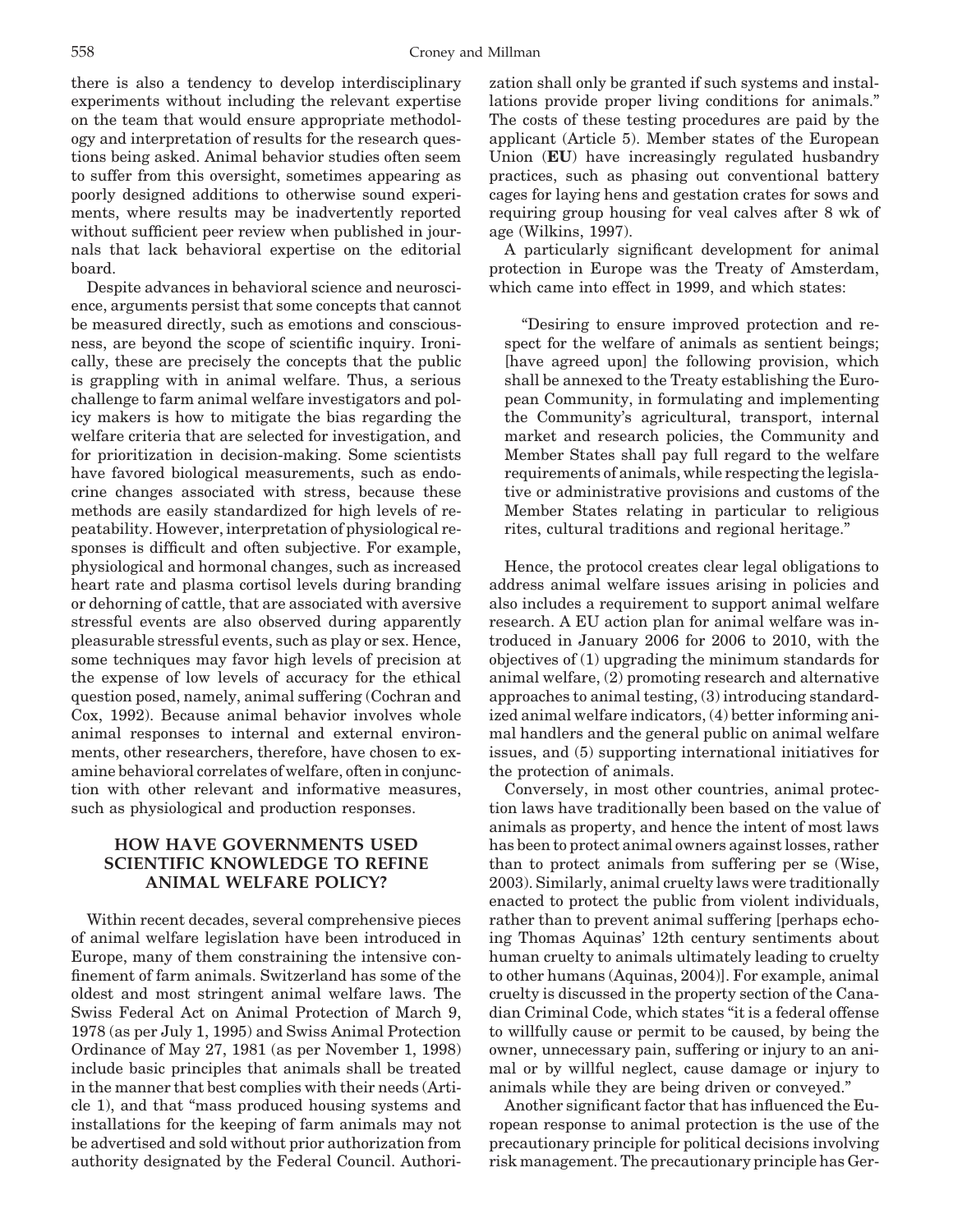man foundation and is used explicitly in EU risk management decisions about health, welfare, and the environment (Commission of the European Communities, 2000). The precautionary principle is used "where scientific information is insufficient, inconclusive, or uncertain and where there are indications that the possible effects on the environment, or human, animal or plant health may be potentially dangerous and inconsistent with the chosen level of protection" (Commission of the European Communities, 2000, page 8). In other words, the lack of full scientific certainty cannot be used as a reason for postponing measures to prevent damaging effects.

In terms of animal welfare, the precautionary principle provides animals with the benefit of doubt regarding suffering. The burden of proof about whether particular husbandry practices cause suffering is placed on those wishing to employ them. Hence, this approach is risk averse; there must be evidence that harm has not occurred, rather than simply lack of evidence that harm is caused just because the necessary studies have not been conducted. In scientific terms, this approach to risk management places more emphasis on avoiding type II statistical errors-that the null hypothesis is accepted when it actually should be rejected (van den Belt and Gremmen, 2002).

A country with a particularly progressive approach to animal protection that respects the creativity and individuality of producers while maintaining quality standards is Sweden. The Swedish Animal Welfare Law of 1988 includes some specific husbandry criteria according to the behavioral requirements of the species, such as a requirement for grazing of cattle, but more recently there are also animal-based health and performance audits that reward stockperson skills and attention to management. An on-farm animal welfare protocol is used to collect bird-related outcomes on broiler farms, such as mortality data, culls because of leg deformities, and footpad dermatitis (Algers and Berg, 2001). Incentives to improve housing and management are provided by correlating the maximum stocking density allowed at the time of slaughter in each broiler house to the total animal welfare score received.

With an increasingly global economy, it is impossible to contemplate the future of farm animal welfare without taking into account the issues of trade in animal products. For countries with codified animal welfare standards, and thus greater costs of production, domestic industries are vulnerable to exports by countries with fewer regulations. Consequently, how concerns about animal welfare can be accommodated within the framework of the World Trade Organization (WTO) has been an active topic during negotiations (Bowles and Fisher, 2000; WTO, 2002). However, it is important to note that animal protection is also receiving attention in developing countries (Favre and Hall, 2004), although interpretation and enforcement of regulations may vary among countries.

For example, the Taiwan Animal Protection Law was promulgated by the president in 1998, stipulating that persons owning or caring for animals must be 15 yr of age or older, and must "provide adequate food, water and sufficient space of activities for the animal . . . and other appropriate care to prevent the animal from unnecessary harassment, mistreatment or hurt" (Article 5). Furthermore, Article 9 stipulates that "while carrying [transporting] an animal . . . it shall be prevented from being frightened or hurt." Similarly, the Philippines Animal Welfare Act (1998) provides some regulation of the treatment of sentient animal species and also acknowledges religious and tribal traditions of animal sacrifice that continue to be practiced on some of the islands (Favre and Hall, 2004). More recently, animal welfare has become an issue addressed by the World Organization for Animal Health (OIE, 2004), with member states initially drafting standards for the protection of animals during transport and slaughter.

#### **BEHAVIORAL AND WELFARE CONSIDERATIONS IN INTENSIVE CONFINEMENT OF FARM ANIMALS**

In comparison with the EU nations, the United States currently has relatively little legislation aimed at regulating farm animal welfare. The perceived discrepancies in the level of animal protection have fueled scrutiny and criticism of US animal production industry standards, primarily by animal protection organizations. Many of these criticisms have focused on quality of life issues stemming from housing animals in close confinement, popularly referred to as factory farming, the term popularized by Ruth Harrison (1964). However, identifying and prioritizing the needs of farm animals has been extremely problematic for the scientific community.

For instance, the literature evaluating the extent to which gestation stalls meet the needs of sows compared with alternative housing systems is hotly debated, with European scientists recommending phasing out gestation stalls on the grounds of behavioral deprivation and affective states, whereas Australian scientists reviewing the same literature deemed these stalls to improve sow welfare on the grounds of biological function (Fraser, 2003). In addition to the underlying value judgments, the replication of studies is often difficult (McGlone et al., 2004b) because there can be substantial variation in the welfare measurements used and in their interpretation. Nonetheless, the justification for using gestation crates for sows, battery cages for laying hens, and crates for veal calves is particularly questioned because the ability of such restrictive rearing systems to meet the behavioral needs of animals housed within them is doubtful and because the animals are subjected to high levels of confinement for virtually their entire lives.

It is estimated that 95% of sows in the United States are housed in confinement, mainly in gestation stalls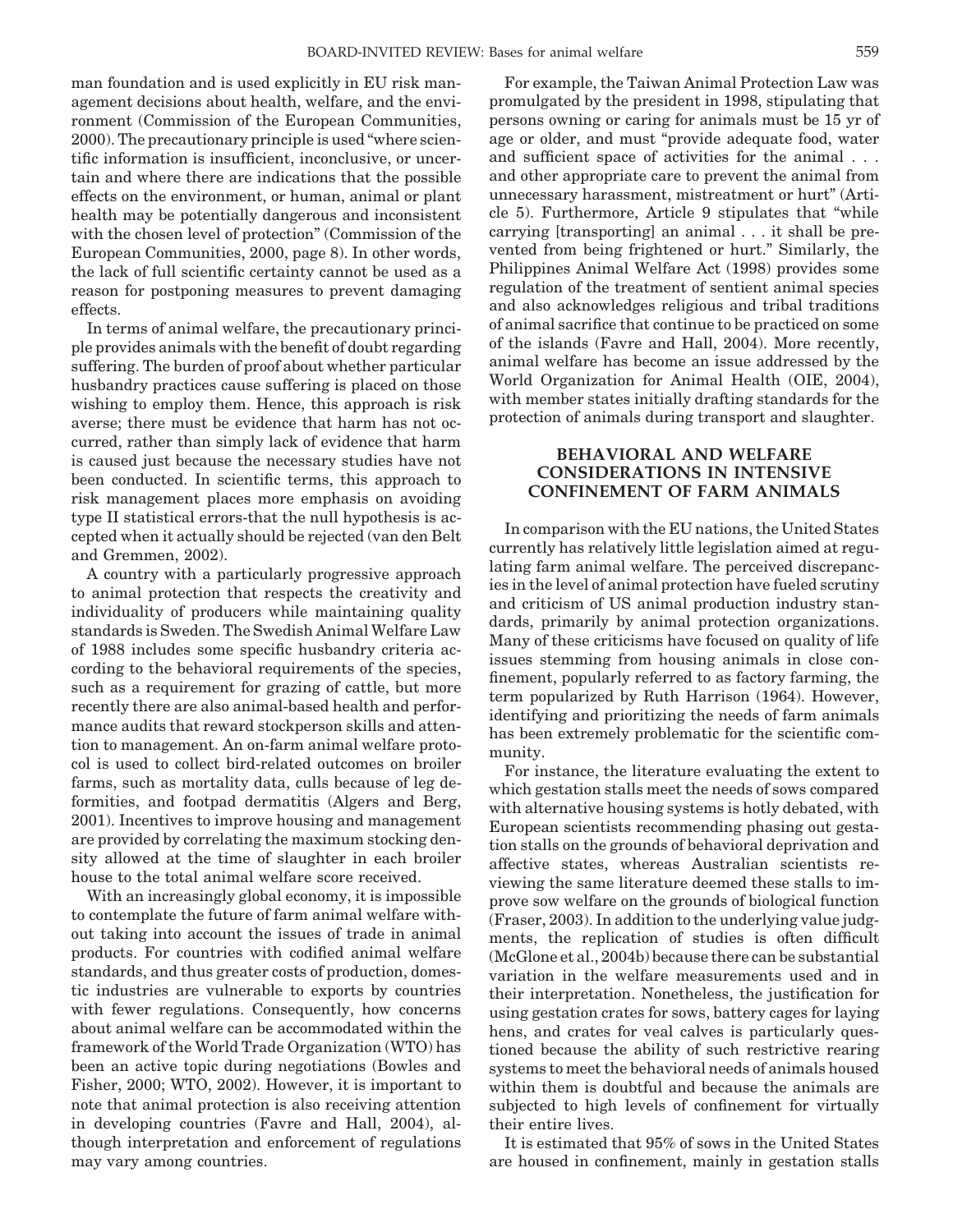(Bowman et al., 1996). This type of housing has been favored because it facilitates caretaker safety and efficiency, maximizes the efficiency of space utilization, requires reduced capital investment relative to other sow housing systems, and has notable benefits for sow welfare. For example, pigs housed individually have shown better growth rates than those that are group housed (Petherick et al., 1989). Other studies have reported similar production levels in sows kept in gestation stalls vs. sows housed alternatively in large group pens (Morrison, 2002) and small pens (Pajor, 2002) as well as outdoors and in hoop barns (Honeyman, 2002). Moreover, gestation stalls prevent potentially harmful agonistic behaviors, because restricted feeding practices that are necessary to prevent obesity can also result in increased competition and fighting when sows are group-housed (Deen, 2005). However, economic constraints have resulted in gestation crates that are too small to permit sows to turn around. Although they may stand up and lie down, sows are unable to fully adjust their posture (Arey, 1999), and depending on their size, many are unable to even lie down comfortably (McGlone et al., 2004a). In fact, for pregnant sows to be able to be housed merely in ways that meet the suggested US animal welfare guidelines (namely, to lie down without parts of their bodies extending into neighboring stalls), gestation crate sizes would need to be increased (McGlone et al., 2004a).

Furthermore, the design of gestation crates constrains the sows' abilities to perform most of their normal behavioral repertoires and considerably thwarts normal social behavior, an important factor given the high level of social complexity typically shown by pigs (Gonyou, 2005). Moreover, sows housed in gestation stalls often develop behavioral abnormalities such as bar biting, sham chewing, and polydipsia (Terlouw et al., 1991; Haskell et al., 1996). Because sows are unable to forage in stalls, it has been suggested that their high motivation to do so results in considerable frustration, which has been correlated with development of stereotypical behaviors (Wemelsfelder, 1984; Lawrence and Terlouw, 1993; Appleby, 2005). Add to this the growing evidence that pigs are mentally flexible, complex problem-solvers (Cerbulis, 1994; Laughlin et al., 1999; Croney 1999; Croney et al., 2003), and it begins to seem plausible that intensive, lifelong confinement in crates might cause sows to experience ongoing psychological suffering due to boredom and frustration and thus, perhaps, reduced welfare. Some of these same constraints are also associated with housing sows in farrowing crates, in addition to factors specific to the parturient and lactating sow, such as the lack of opportunity to perform nest-building behavior and changes in thermoregulatory needs (Widowski and Curtis, 1990). However, fewer concerns are raised about farrowing crates, and fewer legislative efforts have addressed this issue, perhaps because reduced crushing of piglets in farrowing crate systems confers benefits for the animals as well as for humans that consume and produce pork products.

Similarly, the issues associated with laying hens illustrate how the behavioral and psychological aspects of welfare can conflict with pragmatic management concerns. Like the sow housing issue, there are ambiguities in the literature comparing the behavior, productivity, and mortality rates of hens kept in conventional battery cages vs. those housed in alternative systems, such as aviaries (Taylor and Hurnik, 1996). Some animal scientists have argued that there is insufficient scientific evidence to require abandoning conventional cages and have implied that laying hen welfare might consequently be worsened (Appleby, 2003). For instance, cannibalism is a commonly reported problem in noncage systems, in which birds, particularly of certain genetic strains, may not be well adapted to living in large groups (Appleby, 2003). Feather pecking and disease susceptibility are also problematic in alternative forms of layer hen housing (Flock et al., 2005). Conversely, many animal advocates tend to underemphasize the problems associated with free-range and aviary systems, arguing that laying hen welfare is substantially compromised in barren cage-rearing systems and that alternative housing systems are therefore superior (Wilkins, 2004).

One of the hen's strongest instincts is to seek out a nest to lay her eggs (Duncan, 1970). Although genetic selection has substantially reduced such broody behavior, commercial hens perform nest seeking when released into a natural environment (Duncan et al., 1978), and during the prelay phase, hens are motivated to perform a substantial amount of work to gain access to a nest, moving weighted swing doors or squeezing through tight spaces to do so (Duncan and Kite, 1987; Nicol and Dawkins, 1990). Hens also appear to be strongly motivated to peck, scratch, and forage even when provided food freely in trays (Nicol and Dawkins, 1990) and to dustbathe (Widowski and Curtis, 1990; Widowski and Duncan, 2000), attempting to do so even when kept on wire flooring (Vestergaard, 1987). Hence, conventional cage rearing systems do not permit hens to express their inherent nature or telos as described by Rollin (1995), namely to scratch, forage, perch, dustbathe, or construct nests for egg laying. Noncage systems have therefore been advocated for laying hens as a means to permit greater opportunities for the birds to express more of their natural behavior, thereby reducing the frustration of telos.

In recognition of the problems with cannibalism and feather pecking in aviary systems, the EU legislation was amended in 1999 to also allow cages that are furnished with a nest box, perch, and dustbath because these fulfill the behavioral needs of hens. Behavioral considerations have greatly influenced the EU ruling that conventional cages must be phased by 2012, in spite of disputes about how well behavioral indications of animal suffering and the actual amount of suffering experienced are correlated and despite suggestions that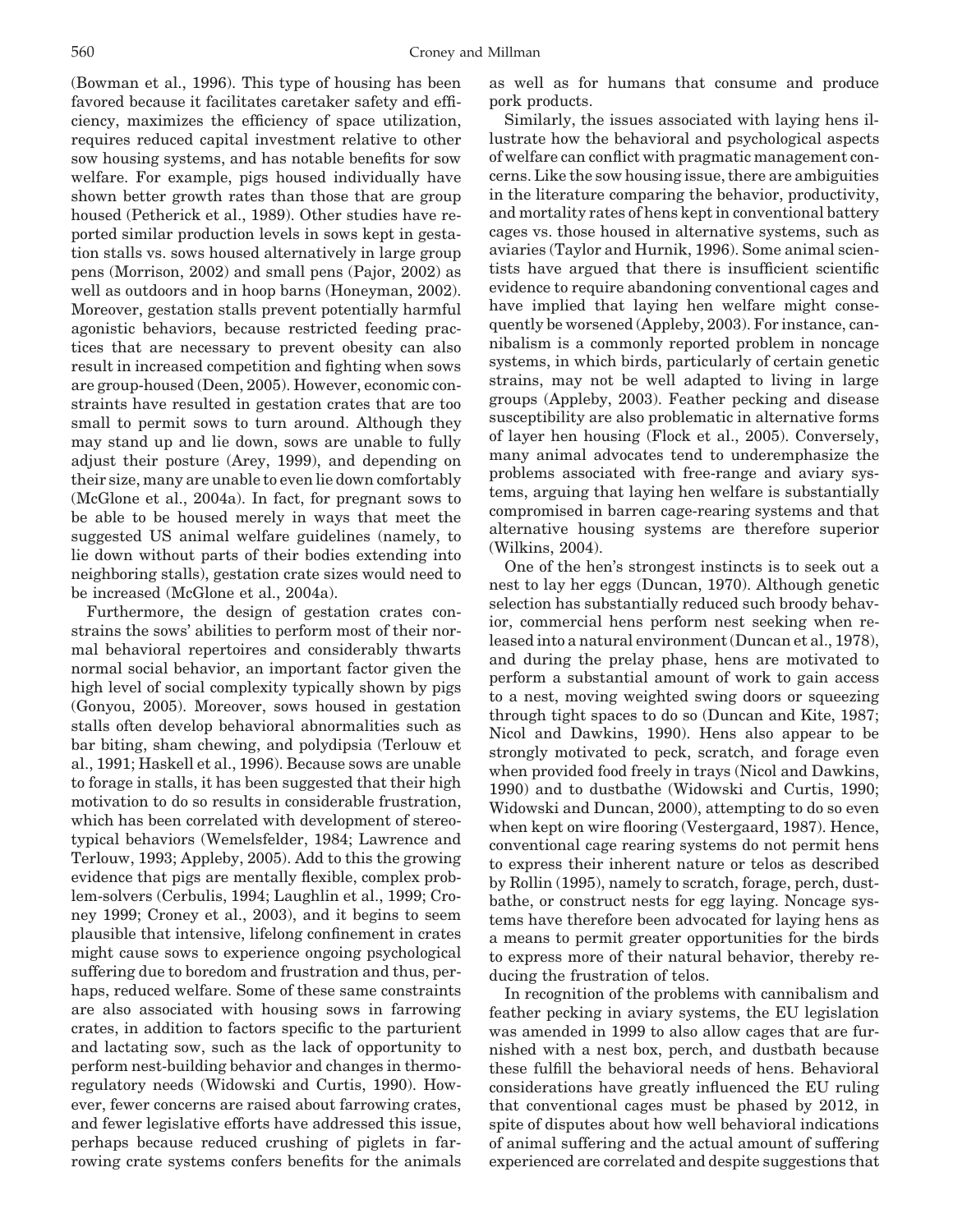production costs associated with alternative systems may increase by 5 to 50%, depending on the type of system that is implemented.

Much of the scientific literature focused on the behavioral needs of animals has been conceptually linked to the animals' motivational states. Motivation is a term used in the behavioral literature to describe factors that focus an animal's priorities in a particular direction, so that particular behavioral sequences are likely to occur. Hence, motivation is a conceptual term similar to stress or health. Motivation includes lower levels of cognitive processing, such as emotional states that are rooted in the more primitive structures of the brain, and greater levels of processing, such as memory, that modulate responses. Thus, issues associated with motivation are critically important as they pertain to welfare states related to frustration and psychological suffering, and the possibility exists that these feelings may be inhibited or exaggerated through anticipation or associations (Dawkins, 1990; Duncan and Petherick, 1991).

Opinions on ethical treatment of animals are often based on people's beliefs that animals have at least some mental capabilities (Allen, 1998), and several of the most compelling arguments about the welfare of farm animals in intense confinement relate to the animals' rudimentary cognitive capacities, such as sentience, feelings, preference autonomy (Regan, 1983), and the animals' abilities to experience pleasure, pain, and suffering (Singer, 1990). Yet the capacity of farm animals to demonstrate many of these mental states (and related others, such as memory, or intentionality) is not yet well understood. This lack of information is becoming increasingly problematic because (1) attribution of mental states to animals has been and will continue to be the basis for most animal welfare concerns; (2) currently, scientists cannot credibly refute or wholly justify the basis for concerns about animal mental states as influenced by current production standards; and 3) policymakers requiring validated, scientific information on animal mentality before incorporating such concerns into welfare standards are constrained by the shortage of information on the subject.

### **POLITICS, ETHICS, AND THE PROBLEM OF SCIENCE-BASED ANIMAL WELFARE REGULATIONS**

State and federal governments as well as private industry are increasingly pressured to move toward alternative housing standards that are believed to better meet the behavioral needs of the animals in question and the ethical concerns raised by members of the public. Increasingly, legislation is being proposed in the United States at state and federal levels to ensure that the behavioral needs of farm animals are met. For example, a citizen-led ballot initiative in 2002 resulted in a ban on gestation crates in Florida, and in 2006 similar efforts were initiated to ban the use of crates as housing for sows and for veal calves in Arizona and to provide federal protection for downed animals. Overall, however, attempts to introduce state or federal legislation pertaining to the treatment of farm animals have been unsuccessful in the United States.

A limiting factor on the imposition of such legislation is the widely held belief by US policymakers that decisions about farm animal welfare must be primarily scientifically driven. The assessment of animal welfare, however, by default involves scientific and philosophical factors. "Regulation of animal well-being is couched within a range of beliefs and assumptions about ethics and moral responsibility" (Kunkel, 2000). Concerns about farm animal welfare are based on the belief that morally relevant impacts upon farm animals must be weighed against the interests of both producers and consumers (Kunkel, 2000). Thus, much of the controversy over farm animal welfare is related to the inherent conflicts of these interests, especially in cases where economically sound management practices, such as increased stocking density, negatively affect the well being of farm animals (Estevez, 2002). What is considered acceptable or unacceptable livestock production practice relative to animal welfare is a reflection of social choice "made by collective and individual decisions rather than scientific assessment" (Bennett, 1995), which typically varies between societies and changes over time. Thus, those trying to address what are fundamentally moral concerns solely with scientific information are effectively speaking a different language from their critics, and are therefore likely to make little headway with them.

Moreover, social concerns are raised by the apparent inconsistencies between animal scientists' expressed views about animal welfare and the welfare challenges associated with intensive confinement systems designed and supported by many of these individuals. In a survey of US animal sciences faculty, the respondents agreed that agricultural animals should have room to move around freely, express a majority of their normal behavioral repertoire, and lie on comfortable substrates (Heleski et al., 2004). Yet, few of the modern intensive confinement production systems designed and endorsed by animal scientists permit animals to behave in ways that are compatible with such beliefs. Interestingly, when the respondents were asked to rank food producing species, the greatest concerns were directed at poultry production, despite the popular and dismissive characterization of chickens as "bird brained." Only 51% of the respondents felt that the predominant production methods used to produce eggs provided appropriate levels of animal welfare, and 58% found practices in broiler production acceptable. The discrepancy between animal scientists' statements about how farm animals should be treated and the reality of contemporary animal production systems raises far greater ethical problems than that of mere cognitive dissonance.

In a recent US survey, 76% of the respondents were concerned that farm animals might be mistreated or suffer in current food production systems, and 83% of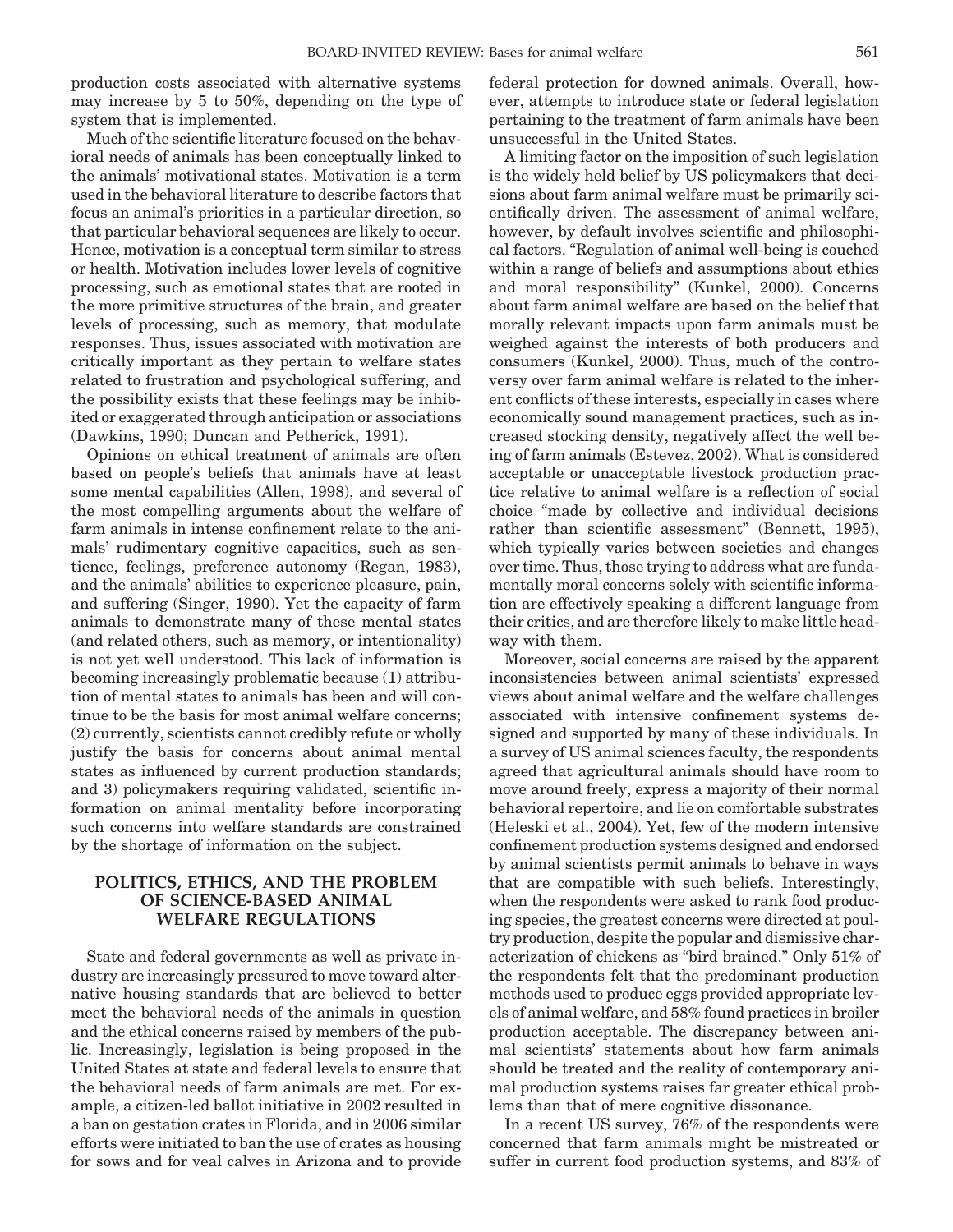the respondents agreed with the statement, "it is wrong to cause farm animals any pain, injury or stress" (Bennett et al., 2002). Given this, the US animal production industries are facing a perceived failure to demonstrate professional ethics relative to animal care that correspond with their expressed values, as well as those of the consuming public and other interested citizens. "The general belief of concerned individuals is that government has a responsibility to bring supply and demand for agricultural products into better balance: to create an agriculture that can coexist harmoniously with the environment, and to restrict livestock systems that do not offer the animal a life of comparative fulfillment" (Kunkel, 2000). These are undoubtedly factors underlying the attempts to legislate US farm animal welfare standards.

Many of our moral concerns about farm animals stem from the agrarian perception of agriculture that still persists in the urban population (Thompson, 1993). However, Thompson (2005) also notes that it is reasonable for consumers to expect the animal production industries to demonstrate a commitment to ethical animal husbandry and for this to be reflected not just in the individual producers' level of care for animals, but also in market structures, industry standards, and government regulations. Nonetheless, it is unreasonable to expect individual producers to willingly forego profits or to accept lower standards of living to accommodate consumer demands for greater animal welfare standards. Instead of punitive mechanisms such as legislation, governments can put forth enabling policies that provide incentives to facilitate improvements in animal welfare. For example, the supply management system used in some countries, such as Canada, for production and marketing of eggs, poultry meat, and dairy products, includes mechanisms to safeguard producer incomes while phasing in changes in production standards. Although legislation is necessary to create a level playing field for producers based on the most basic levels of care, mechanisms are also needed to address consumer confidence for citizens wishing to pay for even more stringent welfare requirements.

Determining what is proper welfare for sows, layer hens, and other intensively farmed animals is therefore a considerable challenge. Decision makers must give due consideration to the values and beliefs of all animal agricultural stakeholders, not all of whom agree on what aspects of animal welfare should be prioritized. They must also give equal consideration to the science on both sides of a topic (e.g., the evidence for and against housing sows in gestation crates), because when there is information to support both sides of a policy debate, the argument becomes one of ethics, rather than one of science vs. opinion (Weaver and Morris, 2004). This necessitates balancing ethical concerns with economic constraints and other factors, such as animal behavior, health, food safety, and environmental impact (Bracke et al., 2004; Deen, 2005).

There is an underlying concern by some stakeholders and policymakers that making certain concessions regarding ethical farm animal treatment may open the door for unreasonable additional demands by animal activists that benefit neither people nor animals (Thompson, 2005). For example, banning of veal crates in the United Kingdom in the 1990s resulted in the collapse of the British veal industry. Subsequently, the welfare of British calves worsened because producers initially responded by shipping surplus calves to production units in continental Europe (where veal crates were still used), and so the animals were subjected to the additional stressors of transport. The use of phasein periods in EU welfare legislation (for example, in the battery cage ban) allows opportunities to identify and correct issues that run counter to the intent of these welfare regulations.

Nonetheless, the US animal production industries continue to emphasize economic and production aspects of animal care that are well understood but which do not necessarily address the specific moral concerns regarding animal quality of life that critics have raised for decades. Thus, disputes over how to incorporate the social issues related to farm animal welfare, combined with disagreement about how to characterize and monitor it, have seriously hindered ethical and political decision making (Bracke et al., 2004). Balancing what ought to be done about farm animal welfare with what is pragmatic and economically feasible remains a challenge that may be best resolved in the United States by voluntary regulation of farm animal welfare.

# **VOLUNTARY REGULATION OF FARM ANIMAL WELFARE**

Rollin (1995) has long contended that a new social ethic for animal agriculture demands not only that the animal production industries provide healthy and affordable products to their consumers, but also that animal interests also be accorded proper consideration. Recent and ongoing attempts to legislate US farm animal husbandry policies appear to be more or less aimed at achieving this goal. Because constitutional issues and uncertainties about factual information can delay legislation and make laws difficult to amend with new knowledge, it is imperative that the animal production industries move toward self-regulating their policies and practices in keeping with the new social ethic of compassionate animal farming.

The United Egg Producers is one commodity group that has taken a proactive stance by commissioning an independent scientific review of their production practices in terms of existing knowledge about poultry welfare and then developing an action plan to identify areas for which action was warranted and where research funds should be directed (Mench, 2003; Fraser, 2006). From the consumer perspective, the Freedom Food scheme used in the United Kingdom is cited as evidence that progress regarding animal welfare is forthcoming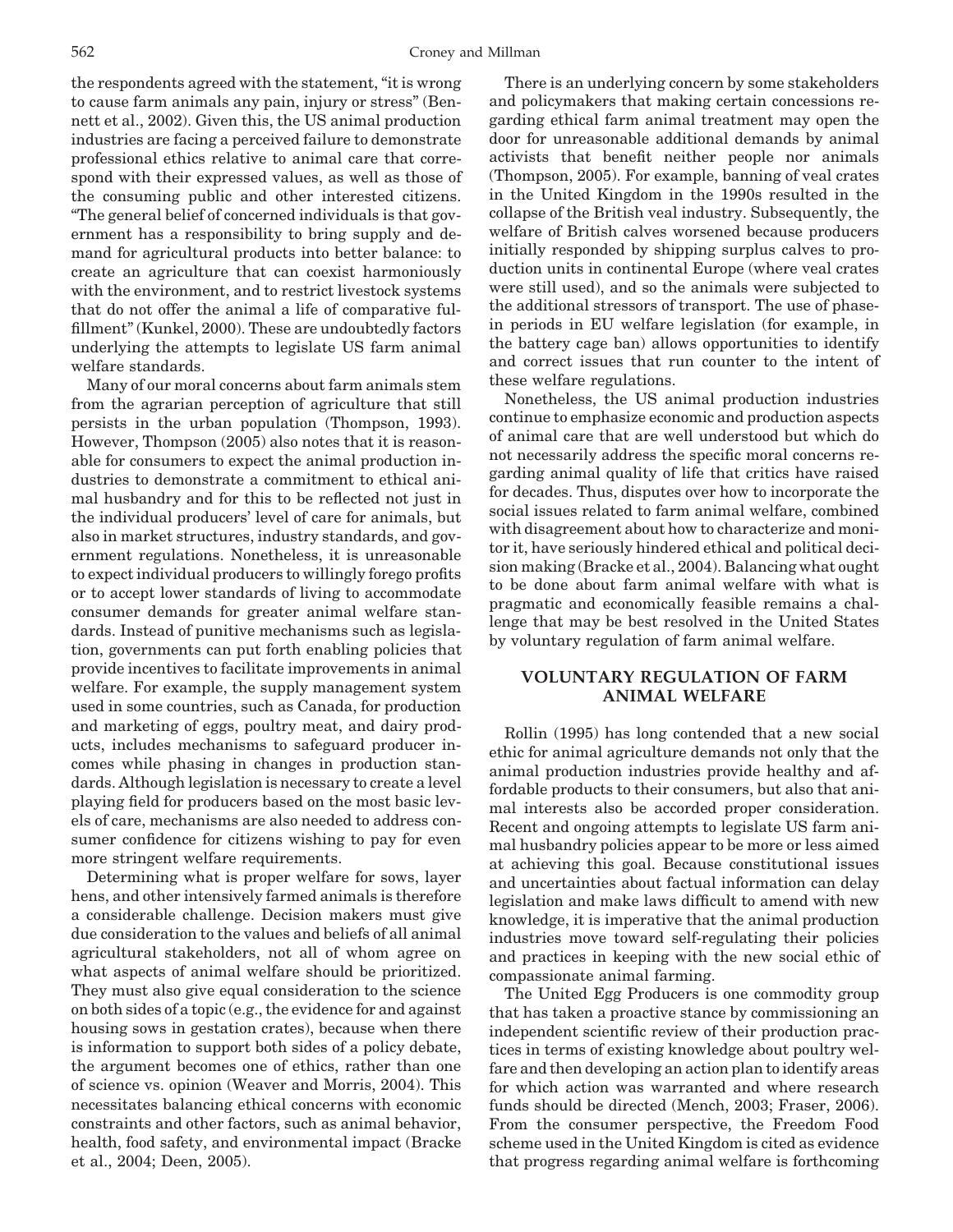when stakeholders themselves take action to address welfare issues (Bracke et al., 2004). In the United States, Certified Humane was developed as an animal welfare certification program on the same principles as Freedom Foods, including third-party audits and an advisory scientific community. Several of the most promising initiatives have begun with efforts to develop validated means of monitoring farm animal welfare.

According to Thompson (2005), development of animal production industry standards that are based on sound scientific and ethical principles may provide the best alternative to imposed legislation of contemporary farm animal husbandry, but only if certain key conditions are met: 1) it must be clear that the ethical goals and principles place appropriate weight on the welfare and interests of the animals themselves at the same time that they recognize the role of animal agriculture in satisfying vital human needs. 2) Consumers must have confidence that the standards are taken seriously and that livestock producers faithfully follow the recommended practices. 3) Producers themselves must believe that the standards are established and administered fairly.

Although some mix of market incentives, government regulations, and self-administered industry standards may eventually emerge to address the new challenges of ethical animal husbandry, only a system that meets all 3 of these criteria can truly be said to be ethically justified. Steps have already been taken in this direction. In fact, the recent food animal welfare initiatives implemented by the fast food and supermarket industries may represent a shift in animal agriculture similar to that predicted by Hodges (2003) and motivated by the new social ethic described by Rollin (1995). These efforts have provided unprecedented impetus for farm animal welfare reform in the United States in the absence of legislation. Schweikhardt and Browne (2001) refer to such efforts as "the arrival of politics by other means," proposing that once companies believe that their consumers value a particular aspect of a product (e.g., welfare-friendly animal husbandry), it becomes possible for policy advocates to influence enough of the market to establish regulations that may provide a competitive edge (Schweikhardt and Browne, 2001). Animal welfare may provide that distinguishing characteristic for progressive producers and retailers in the United States.

For example, in the late 1990s to early 2000s, under the guidance of animal welfare scientists, the McDonald's corporation presented animal welfare guidelines for its producers (Fraser, 2006). This action was subsequently emulated by its competitor, Burger King, and later by other fast food chains. By 2003, the National Council of Chain Restaurants (NCCR) and the Food Marketing Institute (FMI), which represent over 26,000 food retail stores and over 120,000 restaurants, franchises, and cooperators, followed suit, drafting a program to develop and support industry efforts at improving farm animal welfare (NCCR, 2003). These minimum welfare standards, imposed mainly because of pressure exerted on multinational corporations by animal activists within the United States and abroad, have effected change in US farm animal welfare more quickly and substantially than government actions would probably have done (Estevez, 2002). It is unlikely that these efforts would have occurred without a social ethic similar to that described by Rollin (1995) that extends some level of moral consideration to farm animals.

Nonetheless, Bracke et al. (2004) point out that the monitoring of farm animal welfare may involve important conflicts of interest for the stakeholders, who may have opposing goals. Consumers, for example, may tend to set very high demands on production while desiring transparency of the monitoring process. This may conflict with the producer's desire to maintain autonomy and to demonstrate success in promoting animal welfare. Further conflict arises with welfare groups interested in having the monitoring process demonstrate that intensive animal production systems should be greatly modified or discontinued altogether (Bracke et al., 2004). How monitoring of welfare is done also should be seriously considered because there are several ways to do so, including periodic monitoring of randomly selected farms and voluntary monitoring for animal welfare certification.

#### **CONCLUSIONS AND IMPLICATIONS**

Public interest in animal welfare is growing and has inspired numerous discussions and debates about US farm animal welfare policy. Factual knowledge is required to support ethical decisions, and in particular the need for a greater understanding of affective states and behavioral needs of farm animals require pushing the boundaries of the methods currently used. Laboratory techniques used in cognitive psychology, such as preference tests, have been modified for use in farm species such as chickens (Dawkins, 1983; Duncan, 1992), pigs (Spinka et al., 1998), cattle (Tucker et al., 2003), and sheep (Kendrick et al., 2001). In addition, these techniques have been refined using economic theories of supply and demand to design tests in which animals can respond with their feet, making it possible to "ask" them questions about their affective states, providing quantitative information about the strengths of their motivation and priorities (Dawkins, 1983, 1990; Mason et al., 2001). In addition to laboratory tests in controlled environments, solutions for animal welfare require understanding of how different factors interact in real world environments. Interdisciplinary approaches are needed to explore the complexity of animal welfare. Furthermore, opportunities exist for further use of statistical techniques such as meta-analysis methods that combine data from numerous experiments, and epidemiology that accommodates uncertainty and confounding factors. Moreover, attending to the ethical questions posed by citizens, rather than simply consumers, will allow us to better identify the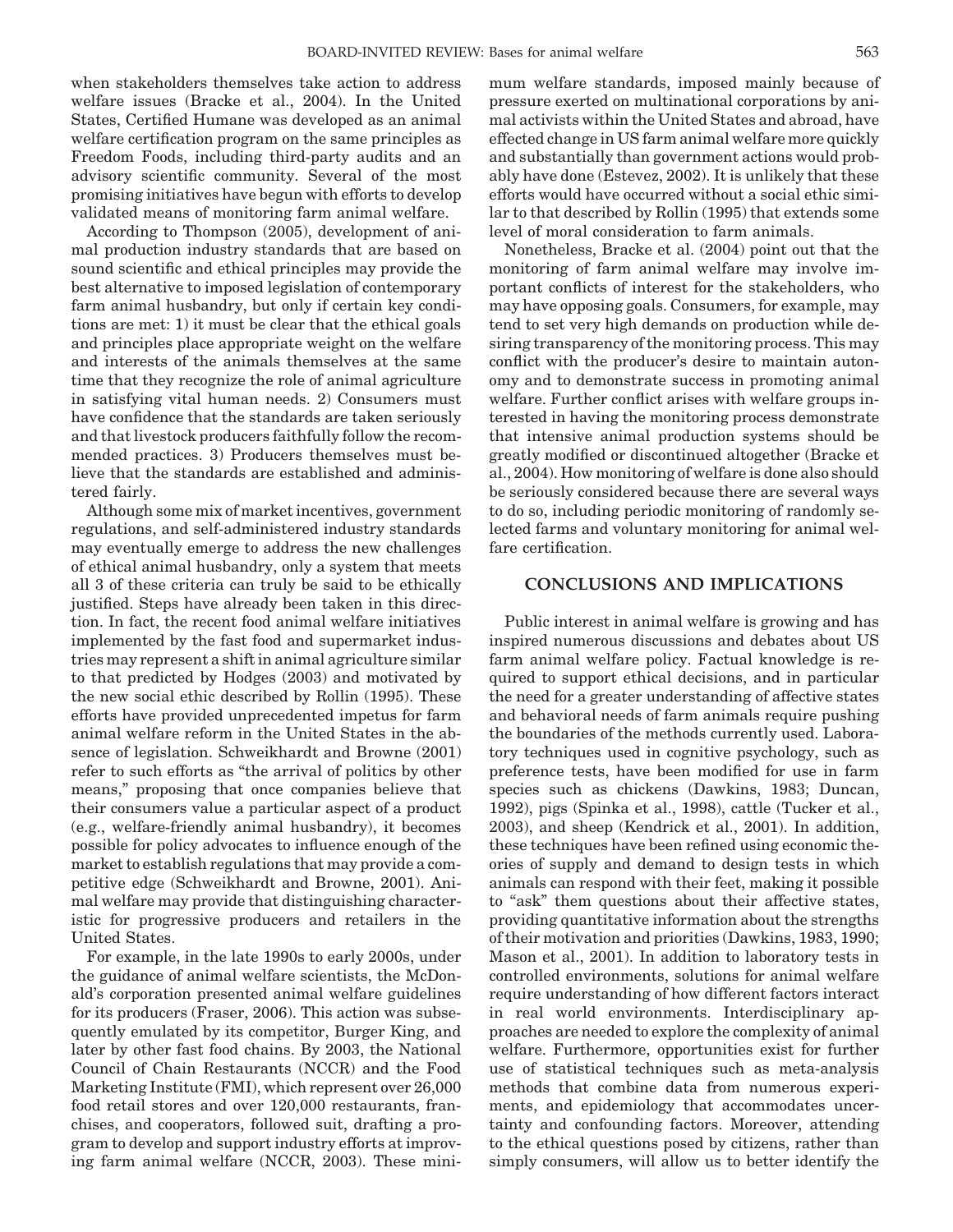factual knowledge that is needed for decision making about animal welfare without raising false expectations about what answers science can provide. Finally, to keep pace with public and political demands for expertise in this discipline, animal welfare should be a compulsory course in the animal science curriculum, as is also being explored within the veterinary profession (Estol, 2004).

#### **LITERATURE CITED**

- Algers, B., and C. Berg. 2001. Monitoring animal welfare on commercial broiler farms in Sweden. Acta Agric. Scand., Sect. Anim. Sci. (Suppl. 30):88–92.
- Allen, C. 1998. Assessing animal cognition: Ethological and philosophical perspectives. J. Anim. Sci. 76:42–47.
- Appleby, M. C. 2003. The European Union ban on conventional cages for laying hens: History and prospects. J. Appl. Anim. Welf. Sci. 6:103–121.
- Appleby, M. C. 2005. Welfare challenges in sow housing. J. Am. Vet. Med. Assoc. 226:1334–1336.
- Aquinas, T. 2004. Animals are not rational creatures. Pages 7–12 in Animal Rights: A Historical Anthology. A. Linzey and P. B. Clarke, ed. Columbia Univ. Press, New York, NY.
- Arey, D. S. 1999. Time course for the formation and disruption of social organization in group-housed sows. Appl. Anim. Behav. Sci. 62:199–207.
- Barnard, C. J., and J. L. Hurst. 1996. Welfare by design: The natural selection of welfare criteria. Anim. Welf. 5:405–433.
- Bennett, R. 1995. The value of farm animal welfare. J. Agric. Econ. 46:46–60.
- Bennett, R. M., J. Anderson, and R. J. P. Blaney. 2002. Moral intensity and willingness to pay concerning farm animal welfare issues and the implications for agricultural policy. J. Agric. Econ. 15:187–202.
- Boivin, X., J. Lensink, C. Tallet, and I. Veissier. 2003. Stockmanship and farm animal welfare. Anim. Welf. 12:479–492.
- Bowles, D., and C. Fisher. 2000. Trade liberalization in agriculture: the likely implications for European farm animal welfare. Pages 199–210 in Negotiating the Future of Agricultural Policies: Agricultural Trade and the Millennium WTO Round. S. Bilal and P. Pezaros, ed. Kluwer Law International, the Netherlands.
- Bowman, G. L., S. L. Ott, and E. J. Bush. 1996. Management effects of pre-weaning mortality: A report of the NAHMS National swine survey. Swine Health Prod. 4:25–32.
- Bracke, M. B. M., K. H. De Greef, and H. Hopster. 2004. Qualitative stakeholder analysis for the development of sustainable monitoring systems for farm animal welfare. J. Agric. Environ. Ethics 18:27–56.
- Broom, D. M. 1996. Animal welfare defined in terms of attempt to cope with the environment. Acta Agriculturae Scandinavica, Section A. Anim. Sci. (Suppl. 27):22–28.
- Cerbulis, I. G. 1994. Cognitive abilities of the domestic pig (*Sus scrofa*). PhD Diss. The Ohio State Univ., Columbus.
- Cochran, W. G., and G. M. Cox. 1992. Experimental Designs: Second Edition. John Wiley and Sons Inc., New York, NY.
- Commission of the European Communities. 2000. Communication from the commission on the precautionary principle. Brussels, 02.02.2000, COM(2000)1.
- Croney, C. 1999. Cognitive abilities of domestic pigs (*Sus scrofa*). PhD Diss. The Pennsylvania State Univ., University Park.
- Croney, C. C., K. M. Adams, C. G. Washington, and W. R. Stricklin. 2003. A note on visual, olfactory and spatial cue use in foraging behavior of pigs: Indirectly assessing cognitive abilities. Appl. Anim. Behav. Sci. 83:303–308.
- Dawkins, M. S. 1983. Battery hens name their price: Consumer demand theory and the measurement of ethological 'needs'. Anim. Behav. 31:1195–1205.
- Dawkins, M. S. 1990. From an animal's point of view: Motivation, fitness, and animal welfare. Behav. Br. Sci. 13:1–9.
- Dawkins, M. S. 2004. Using behaviour to assess animal welfare. Anim. Welf. 13:S3–S7.
- Deen, J. 2005. Sow housing: Opportunities, constraints, and unknowns. J. Am. Vet. Med. Assoc. 226:1331–1334.
- Duncan, I. J. H. 1970. Frustration in the fowl. Pages 15–31 in Aspects of Poultry Behaviour. B. M. Freeman and R. F. Gordon, ed. Oliver and Boyd, Edinburgh, UK.
- Duncan, I. J. H. 1992. Measuring preference and the strength of preferences. Poult. Sci. 71:658–663.
- Duncan, I. J. H. 1996. Animal welfare is defined in terms of feelings. Acta Agriculturae Scandinavica, Section A. Anim. Sci. (Suppl. 27):29–35.
- Duncan, I., and V. Kite. 1987. Some investigations into motivation in the domestic fowl. Appl. Anim. Behav. Sci. 18:387–388.
- Duncan, I. J. H., and J. C. Petherick. 1991. The implications of cognitive processes for animal welfare. J. Anim. Sci. 69:5017–5022.
- Duncan, I. J. H., C. J. Savory, and D. G. Wood-Gush. 1978. Observations on the reproductive behaviour of domestic fowl in the wild. Appl. Anim. Ethics 4:29–42.
- Estevez, I. 2002. Poultry welfare issues. Poultry Digest Online. http:// www.wattnet.com/library/DownLoad/PD2aw.pdf 3 (2)1–12. Accessed June 29, 2006.
- Estol, L. R. 2004. Animal welfare in the veterinary curriculum. Pages 37–49 in Proc. Global Conf. Anim. Welfare: An OIE Initiative. Paris, Office for Official Publications of the European Communities, Luxembourg.
- EU. 1997. Protocol on protection and welfare of animals. Page 17 in The Treaty of Amsterdam Protocols, October 2, 1997.
- Favre, D., and C. F. Hall. 2004. Comparative National Animal Welfare Laws. Michigan State University College of Law, Animal Legal and Historical Center, East Lansing, MI.
- Flock, D. K., K. F. Laughlin, and J. Bentley. 2005. Minimizing losses in poultry breeding and production: How breeding companies contribute to poultry welfare. World's Poult. Sci. J. 61:227–237.
- Fraser, D., D. M. Weary, E. A. Pajor, and B. N. Milligan. 1997. A scientific conception of animal welfare that reflects ethical concerns. Anim. Welf. 6:187–205.
- Fraser, D. 2003. Assessing animal welfare at the farm and group level: The interplay of science and values. Anim. Welf. 12:433–443.
- Fraser, D. 2006. Animal welfare assurance programs in food production: A framework for assessing the options. Anim. Welf. 15:93–104.
- Gonyou, H. 2005. Experiences with alternative methods of sow housing. J. Am. Vet. Med. Assoc. 226:1336–1340.
- Grandin, T. 1998. The feasibility of using vocalization scoring as an indicator of poor welfare during cattle slaughter. Appl. Anim. Behav. Sci. 56:121–128.
- Harrison, R. 1964. Animal Machines: The New Factory Farming. Stuart, London, UK.
- Haskell, M., F. Wemelsfelder, M. T. Mendl, S. Calvert, and A. B. Lawrence. 1996. The effect of substrate-enriched and substrateimpoverished environments on the diversity of behaviour in pigs. Behaviour 133:741–761.
- Heleski, C. R., A. G. Mertig, and A. J. Zanella. 2004. Assessing attitudes toward farm animal welfare: A national survey of animal science faculty members. J. Anim. Sci. 82:2806–2814.
- Hodges, J. 2003. Why livestock, ethics and quality of life? Pages 1– 26 in Livestock, ethics and quality of life. J. Hodges and I. K. Han, ed. CABI Publishing, Wallingford, Oxon, UK.
- Honeyman, M. S. 2002. Sow well-being in extensive gestating sow housing: Outdoor and hoop barn system. Pages 45–51 in Proc. Symp. Swine Housing Well-being, Des Moines, IA.
- Kendrick, K. M., A. P. da Costa, A. E. Leigh, M. R. Hinton, and J. W. Peirce. 2001. Sheep don't forget a face. Nature 414:165–166.
- Kunkel, H. 2000. Human Issues in Animal Agriculture. Human Issues in Animal Agriculture. Texas A&M University Press, College Station.
- Laughlin, K., M. Huck, and M. Mendl. 1999. Disturbance effects of environmental stimuli on pig spatial memory. Appl. Anim. Behav. Sci. 64:169–180.